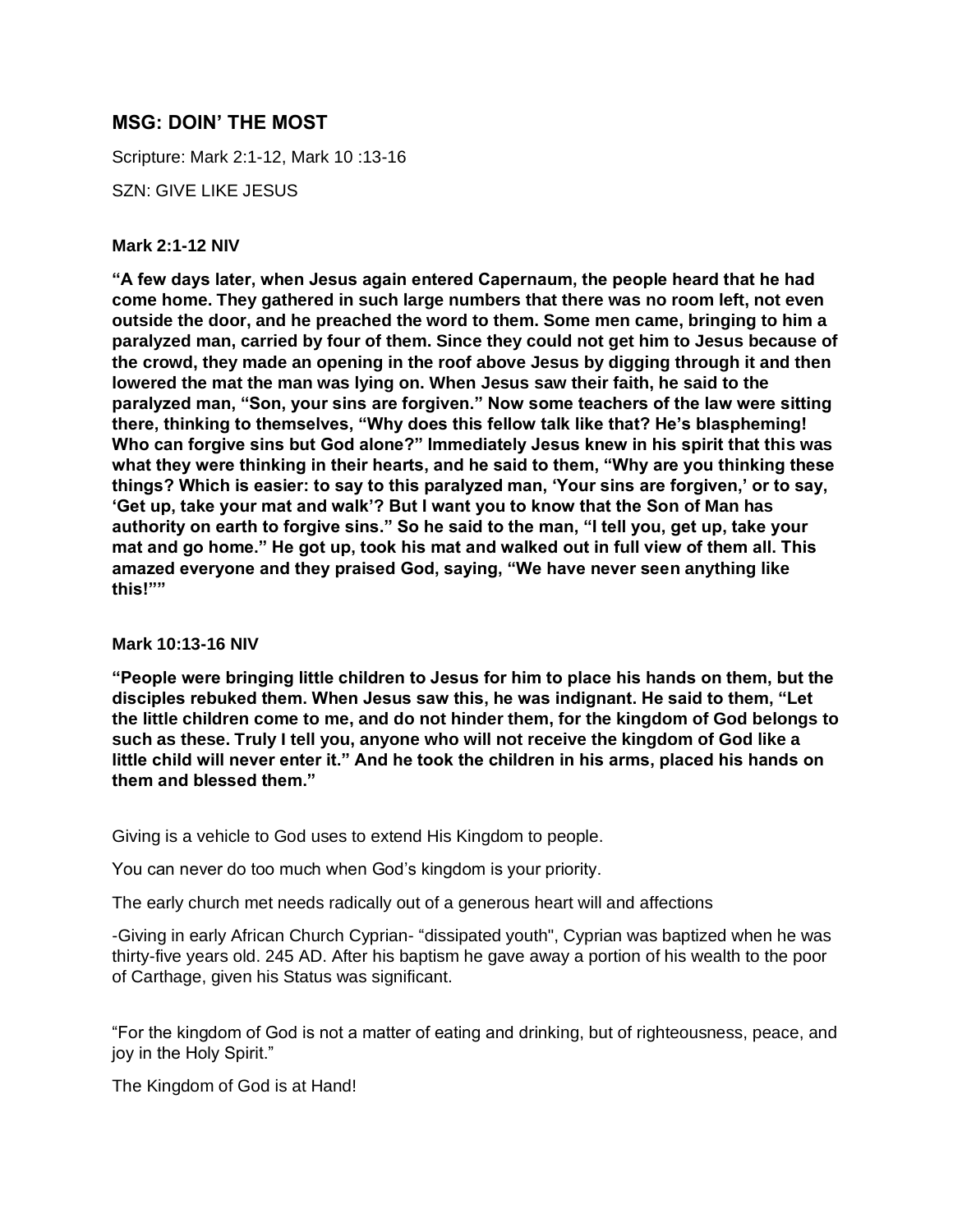### **1. THE CROWD WATCH THE MOST**

### **THE CROWD WATCHED THE POWER GOD BUT RARELY USED THE POWER OF GOD**

"There will always be people who are simply ok with blending into the, maintaining the status quo

-the status quo of the spiritual climate, the status quo of safe, convenient church, the status quo, "Luke warm"

### **THE CROWD EXPERIENCES THE KINGDOM OF GOD BUT RARELY SPREADS THE KINGDOM OF GOD**

They are watchING the power of God, grateful, but will not see the effects of radical trust

-They are limited because they have not put a demand of God to use them powerfully

### **THE CROWD WANTS BLESSING FOR THEIR OWN NEEDS RARELY INTERESTED IN BLESSING THE NEEDS OF OTHERS**

-Takers, eating here getting Spiritually obese

-They struggle to see or even believe God past their own needs. Often time remain in the the shallow waters of mediocrity in God, lack the depth of trust to really believe

### **2. THE CRIPPLED NEED THE MOST**

-Those that are in need and cannot helps themselves

-The state of our society, the ills of our generation

## **STOP BLAMING THE CRIPPLED FOR THIER CONDITION, START BELIEVING FOR THE CRIPPLE'S HEALING.**

Pointless to blame the crippled. (Stop blaming your addicted relative, This is an opportunity for the Glory of God to be demonstrated)

**CRIPPLED PEOPLE NEED KINGDOM PEOPLE**

**CRIPPLED FAMILIES NEED KINGDOM PEOPLE**

**CRIPPLED COMMUNITIES NEED KINGDOM PEOPLE**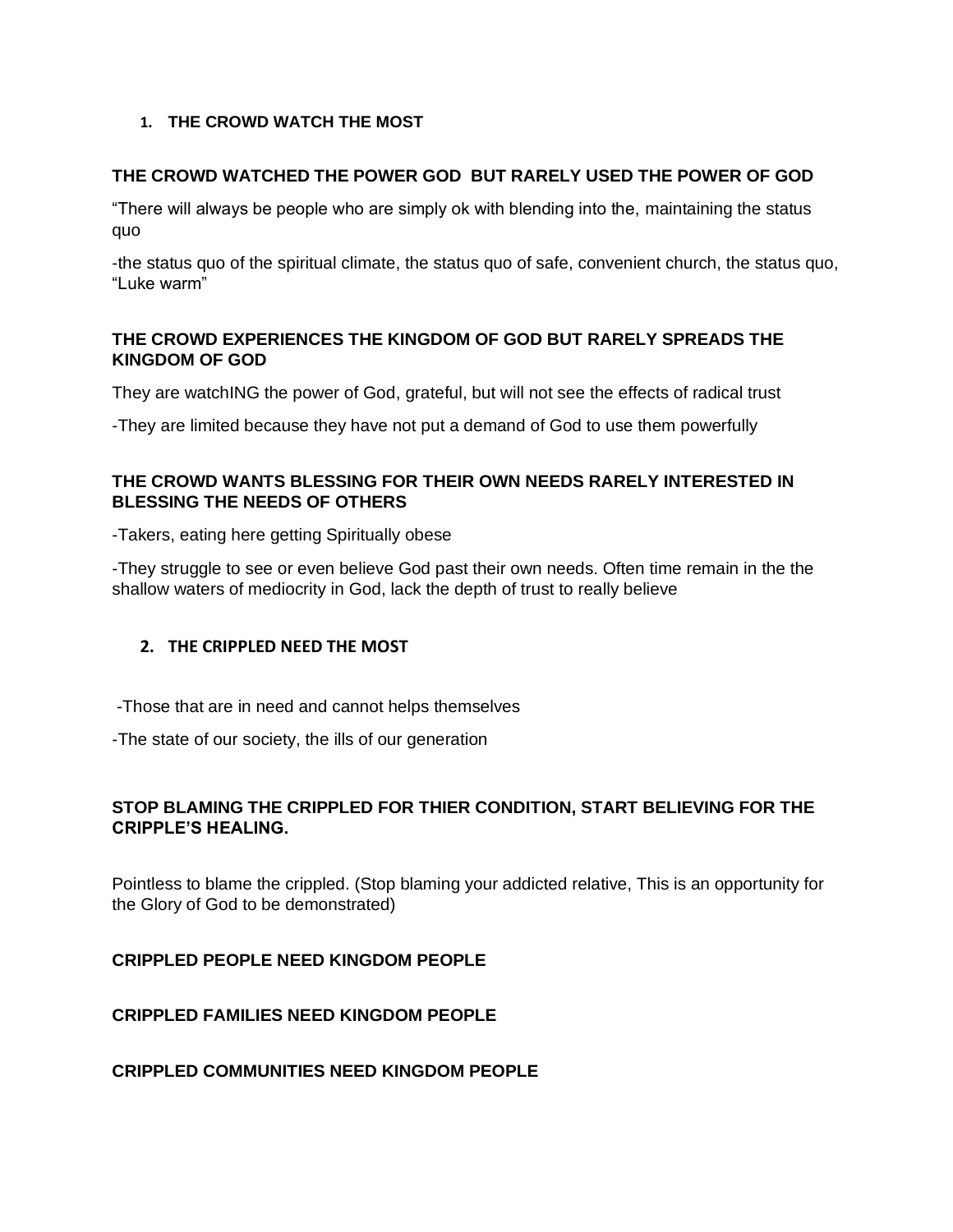### **CRIPPLED NATION NEED KINGDOM PEOPLE**

Crippled people will always be in need of Kingdom women or kingdom man that know God enough to know there is more for them and knows how to lead them to Jesus to address both their physical and spiritual needs.

### **3. THE CONFIDENT DO THE MOST**

### **THE CONFIDENT IN GOD PRODUCE AN UNUSUAL LIFE.**

## **THE CONFIDENT IN GOD ATTRACTS OTHER CONFIDENT IN GOD.**

• You need others that can walk and believe God for the miraculous like you do!

### **JESUS IS MORE INTERESTED IN YOUR TRUST THAN YOUR MONEY**

Confidence in God gives more than money! they gave their complete trust! "Sometimes God is requiring your trust and not your money.

-The Four men clearly had a familiarity with Jesus's reputation.

Their desperation to bring Jesus their t their needs but the

## **TRUST GOD ENOUGH TO BRING HIM YOUR UNCONVENTIONAL GIFT**

Men that came brought to Jesus The needs of another man.

### **4. THE CRITICS GET IN WAY THE MOST**

### **CRITICS DOUBT THE POWER OF GOD BECAUSE THEY DON'T KNOW GOD.**

-Critics that don't understand the power of God working because their faith is simply in denial of who Jesus is.

-Don't waste your time or energy trying to convince critics of your burden to serve, meet needs and the miracles your trust God for